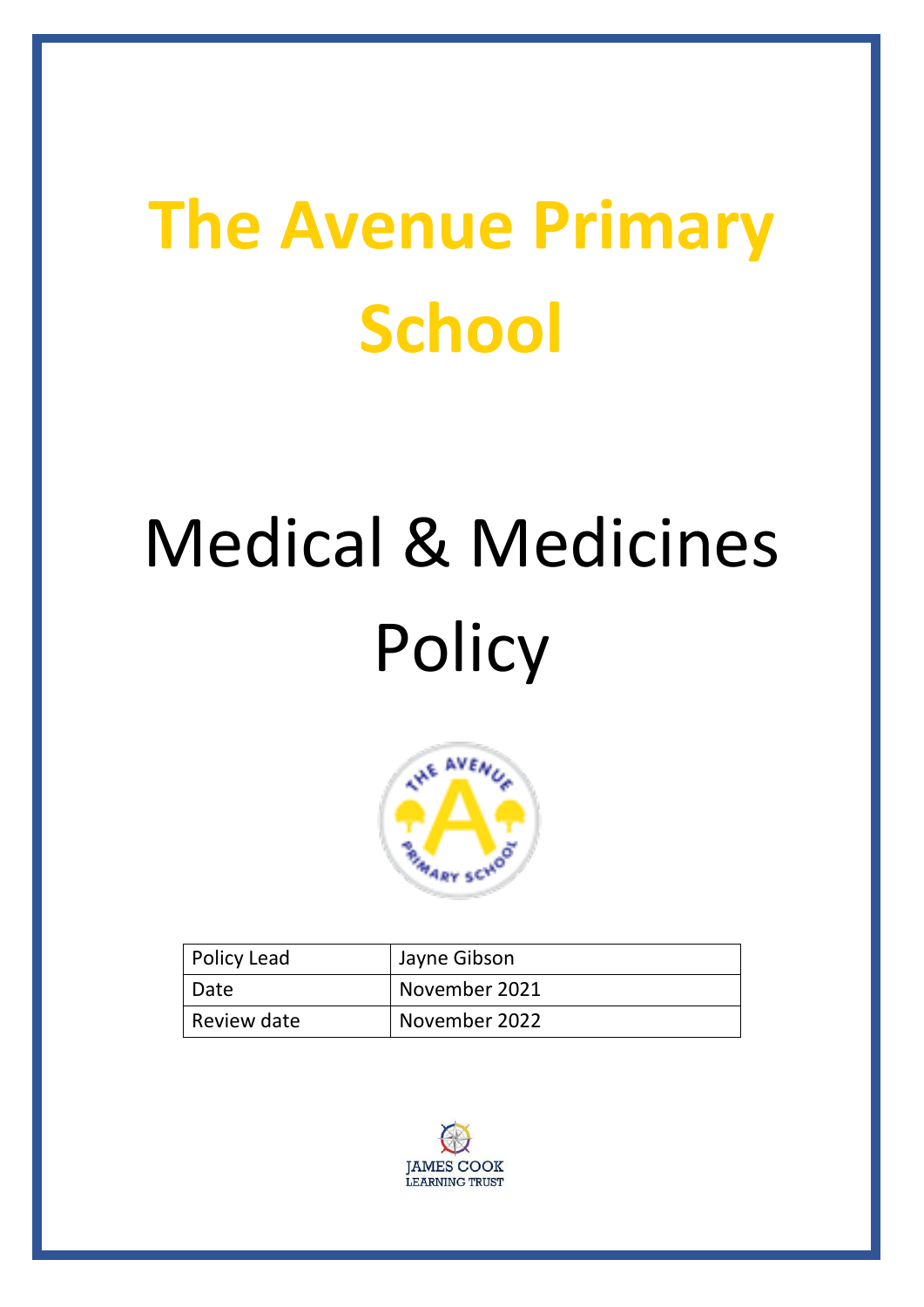#### **RATIONALE**

Children with medical needs have the same rights of admission to a primary school, or setting, as other children. Most children will at some time have short-term medical needs, perhaps entailing finishing a course of medicine such as antibiotics. Some children however, have longer term medical needs and may require medicines on a long-term basis to keep them healthy, for example children with well-controlled epilepsy or ADHD. Others may require medicines in particular circumstances, such as children with severe allergies who may need an adrenaline injection. Children with severe asthma may have a need for daily inhalers and additional doses during an attack.

#### **1. AIMS**

The aim of this policy is to clarify the school's and parents' responsibilities in relation to medicines in school.

#### **2. TYPES OF MEDICATION:**

(to be stored in **the staffroom first aid cupboard/ medicine fridge or classroom as appropriate.** 

- Short term e.g. prescription antibiotics / hay fever relief (only to be held in school if child needs 4 doses a day)
- ◆ Long term e.g. ADHD medication, inhaler
- Emergency e.g. Epi-pen, epilepsy emergency medication.

Staff must not be under the influence of alcohol or any other substance, including medication, which may affect their ability to care for children. Medical advice should be sought. Staff medication should also be stored securely.

#### **3. If a parent wishes a child to take a prescribed medicine during school time they should:**

 Arrange with the office to come into school to administer the medicine themselves if they so wish (school medicine form to still be completed)

**or** 

- Complete a school medicine form, requesting permission for a member of staff to administer the medicine.
- Deliver the medicine together with the form to the school office. It also needs collecting by the adult and not the child. The medical forms will be filed in the school office.
- Permission should never be taken over the telephone or after medication has been given.
- The Head Teacher has made the decision that here in the school we will allow parents/carers to administer none prescribed medicines to their own children. However this will still need to be recorded at the office.

#### **4. Any prescribed medicines brought into school for staff to administer should:**

- Be in date and in the *original container / packaging*, showing the patient's label as provided by the Pharmacist, with no alterations to the label evident, (labels with no Pharmacist's logo should not be accepted. If in doubt, phone the Pharmacist) together with a clean medicine spoon or measuring cup and be clearly labelled with:
	- o Contents i.e. name and type of medicine
	- o Child's name
	- o Date
	- o Dosage (Variations in dosage **cannot** be made on parental instruction alone)
	- o Prescribing doctor's name
- Never be ground-up, split open or chewed
- If medication states 'as directed', 'as required' or 'no more than 4 times a day' etc, it should never be administered without first checking when the previous dose was taken and also checking the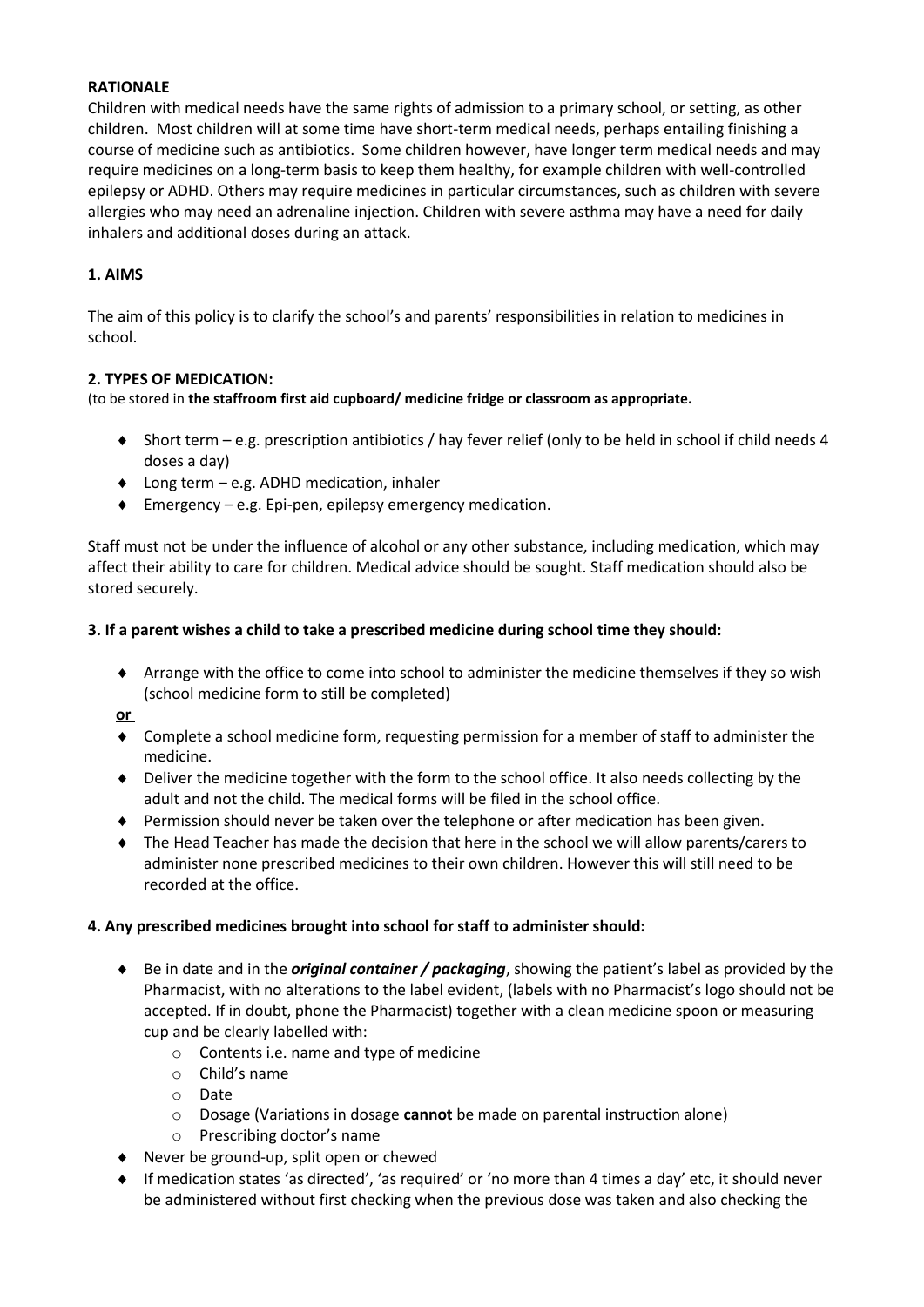maximum dosage. Parents must inform the prescribing NHS doctor, nurse, dentist or pharmacist that any future medication must state specific dosage.

**5.** Clear records of medication brought into and administered in school for individual children are maintained. The school will keep a daily record of all medicines administered by them. This is kept in the office.

#### **6. NB:**

- Two members of staff will be present when medication is administered.
- If a child **refuses** to take the prescribed medication, school staff will **not** force them to do so. In this event staff will follow the procedure agreed in the individual healthcare plan and parents will be contacted immediately. If necessary the school will call emergency services.
- Lotions and creams e.g. emollients and sunscreen may be brought into school for application by the child with the permission of the Head Teacher. A form needs to be completed at the office to allow your child to do this, except for suncream.
- Cough sweets / throat lozenges etc are allowed in school but must be kept in the first aid medical staffroom cupboard. A form needs to be completed at the office to allow your child to take lozenges / cough sweets.
- **Any** misuse of medication should **always** be reported to the Police ie if a child brings in and gives out Grandma's medication.
- Ofsted and local child protection agencies must be notified within 14 days of any serious accident, illness or injury to, or death of, any child while in their care, and of the action taken.

#### **7. STORING MEDICINES**

- The Head Teacher is responsible for making sure that medicines are stored safely.
- ◆ Large volumes of medicines should not be stored.
- Staff will only store, supervise and administer medicine that has been prescribed for an individual child.
- Medicines should be stored strictly **in accordance with product instructions,** (paying particular note to temperature) and in the original container in which dispensed.
- Staff will ensure that the supplied container is clearly labelled with the name of the child, the name and dose of the medicine, and the frequency of administration. This should be easy if medicines are **only** accepted in the **original** container as dispensed by a pharmacist in accordance with the prescriber's instructions.
- Where a child needs two or more prescribed medicines, each should be in a separate container.
- Staff should **never** transfer medicines from their original containers.
- Children should know where their own medicines are stored.
- All **emergency medicines**, such as asthma inhalers and adrenaline pens, should be readily available to children and should **not** be locked away. Each classroom will have an accessible, clearly labelled, red bag in which to store asthma inhalers. Emergency medication e.g. adrenaline pens to be kept in the plastic storage container on top of the medicine fridge in the staffroom (central point). EYFS – intervention room cupboard, Y6 – classroom storage cupboard.
- Other non-emergency medicines should be kept in the locked first aid cupboard in the staffroom and are not accessible to children.
- A few medicines need to be refrigerated. They can be kept in the locked medicine refrigerator in the staffroom (no contact with food due to cross-contamination).
- In the event of educational visits, medicines should be stored in a bag or box and kept under the supervision of an adult.
- When no longer required, medicines should be returned to the parent to arrange for safe disposal, never to be disposed of by school staff.

#### **8. CHILDREN WITH ASTHMA**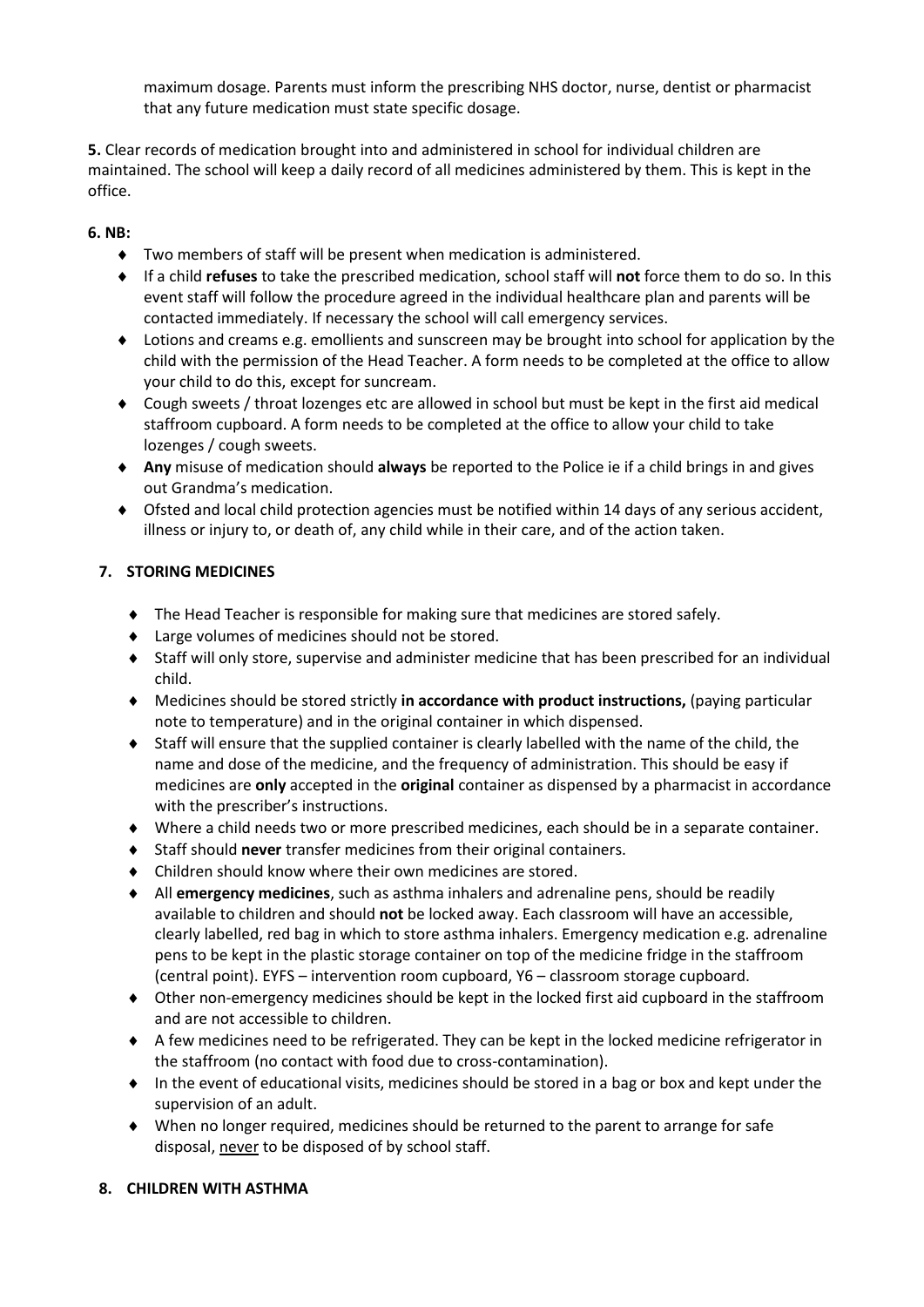#### **Children with asthma need to have immediate access to their reliever inhalers when they need them.**

From 1st October 2014 the Human Medicines (Amendment) (No. 2) Regulations 2014 will allow schools to buy salbutamol inhalers, without a prescription, for use in emergencies.

**The emergency salbutamol inhaler should only be used by children, for whom written parental consent for use of the emergency inhaler has been given, who have either been diagnosed with asthma and prescribed an inhaler, or who have been prescribed an inhaler as reliever medication.**  The inhaler can be used if the pupil's prescribed inhaler is not available (for example, because it is broken, or empty).

- The school have purchased inhalers and Aero Chambers to be used in an emergency. There is one for the EYFS building and two for the main school building.
- Inhaler devices usually deliver asthma medicines. A spacer device is used with most inhalers, and the child may need some help to do this. It is good practice to support children with asthma to take charge of and use their inhaler from an early age, and many do.
- Inhalers should **always** be readily available during PE, sports activities and educational visits.
- For a child with asthma, the health care professional will prescribe a spare inhaler to be kept in school.
- Staff are alerted to pupils with severe conditions with pupils' photographs, together with an outline on medical protocols (care plans on staffroom medical board).
- Blue asthma record file kept in office: records of inhalers given to be kept in classroom asthma bags. These are collected / checked by K Palmer in the office every term.

# **9. CHILDREN WHO MAY REQUIRE EMERGENCY MEDICAL TREATMENT**

- All pupils who have individual health-care plans drawn up by school and the hospital must be adhered to.
- Staff are alerted to pupils with severe conditions with pupils' photographs, together with an outline of medical protocols on the medical noticeboard in the staffroom for reference.
- As with other medicine, a record should be kept each time emergency medical treatment is given. Parents would be informed immediately.
- Whole school medical awareness training is carried out every year for epi-pen, epilepsy, asthma etc.

## **10. INDIVIDUAL HEALTHCARE PLANS**

- Individual Healthcare Plans help to ensure that pupils with medical conditions are supported effectively and give clarity about key information and actions that are required to support the child effectively.
- Individual Healthcare Plans should be written for every child who has medication in school (except for short term antibiotics).
- Individual Healthcare Plans will be accessible to all who need to refer to them, while preserving confidentiality (on staffroom medical board and in necessary classrooms in yellow medical pocket)
- Individual Healthcare Plans should be drawn up in partnership between the school, parents, and a relevant healthcare professional where necessary. This may include presentation of documentation related to the child's condition, and should indicate which professionals are involved.
- Miss J Bytheway, our Pastoral Lead, ensures that plans are reviewed at least annually or earlier if evidence is presented that the child's needs have changed. Parents are asked to confirm medical conditions and whether medication is required in school.
- Where a pupil is returning to school following a period of hospital education or alternative provision, school will ensure that the Individual Healthcare Plan identifies the support the child will need to reintegrate effectively.

## **The format of Individual Health Care Plans** may vary for the specific needs of each pupil.

However, the following information should be considered:

◆ The medical condition, its triggers, signs, symptoms and treatments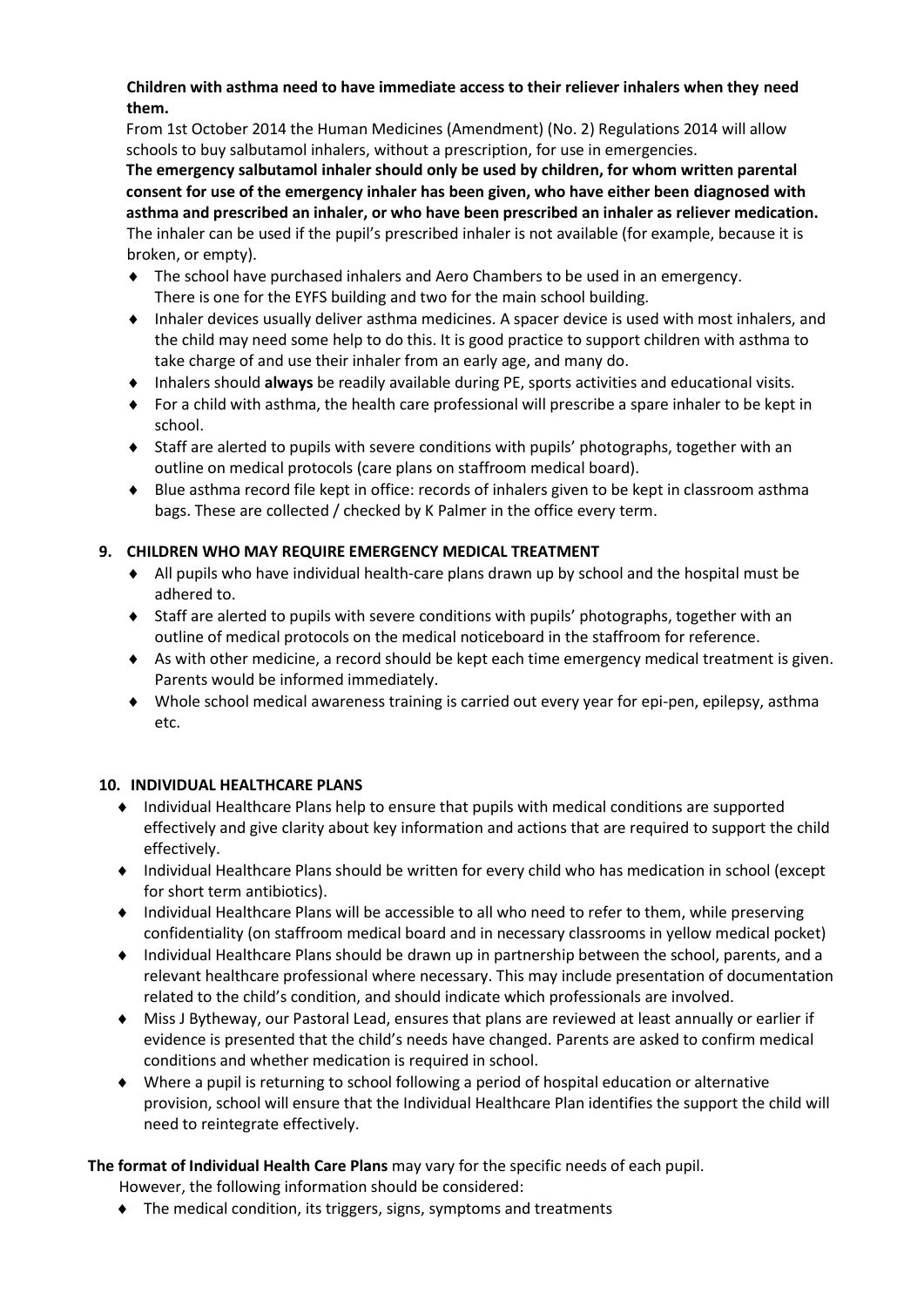- The pupil's resulting needs, managing the condition, medication and other treatments
- $\bullet$  Specific support for the pupil's educational, social and emotional needs if necessary
- ◆ The level of support needed
- Parents and the Deputy Head Teacher have given permission for medication to be administered in school. Parents check the Healthcare plan is accurate and it is signed by school.
- Separate arrangements or procedures required for school trips or other school activities outside of the normal timetable that will ensure the child can participate.
- Essential facts should be included e.g. name, date of birth, address, names of parents/carers, contact telephone numbers, emergency contact person and telephone number, doctor's name, nature of medical difficulty, the key facts about how the pupil is affected by his/her medical condition, details of the medication prescribed and the treatment regime, the name and contact number of key personnel (e.g. consultant, paediatrician etc), steps to be taken in an emergency, details of equipment that will be required, procedures to be taken to administer the treatment or medication, when and how often the care plan will be reviewed and who will be responsible in that process.
- Staff should review: training required, risks involved, cautions or requirements, additional guidelines if there is a need to lift or move a child, who is responsible for drawing up and monitoring the plan, and cultural or religious beliefs that could cause difficulties for the child or staff.

#### **An Individual Healthcare Plan should:**

- Give correct factual information
- Give information that enables staff to correctly interpret changes within the child's condition and action required
- $\bullet$  Be kept where it can be easily accessible and taken with the child on educational visits etc.
- Be accurate, accessible, easy to read, and give sufficient detail that the staff know exactly how to deal with the child's needs
- $\bullet$  The care plan should be broken down into sections-
	- Name of child
	- Date of birth
	- Address
	- School/setting (class, year etc.)

Medical Details:

- Medical condition
- **Symptoms**
- Care requirements in school (treatment)
- Additional care requirements in school
- Medication prescribed or otherwise and side effects
- Action to be taken in event of emergency or crisis

Contact Details:

- Parents/carers
- Alternate family contact if appropriate (persons nominated by parents/carers)
- Doctor/ Paediatrician
- Any other relevant Health Professional

Follow up care:

- Are any facilities required or special equipment
- Staff training/ management/ administration
- Signature on behalf of school, plus consent from parent
- **Review date**